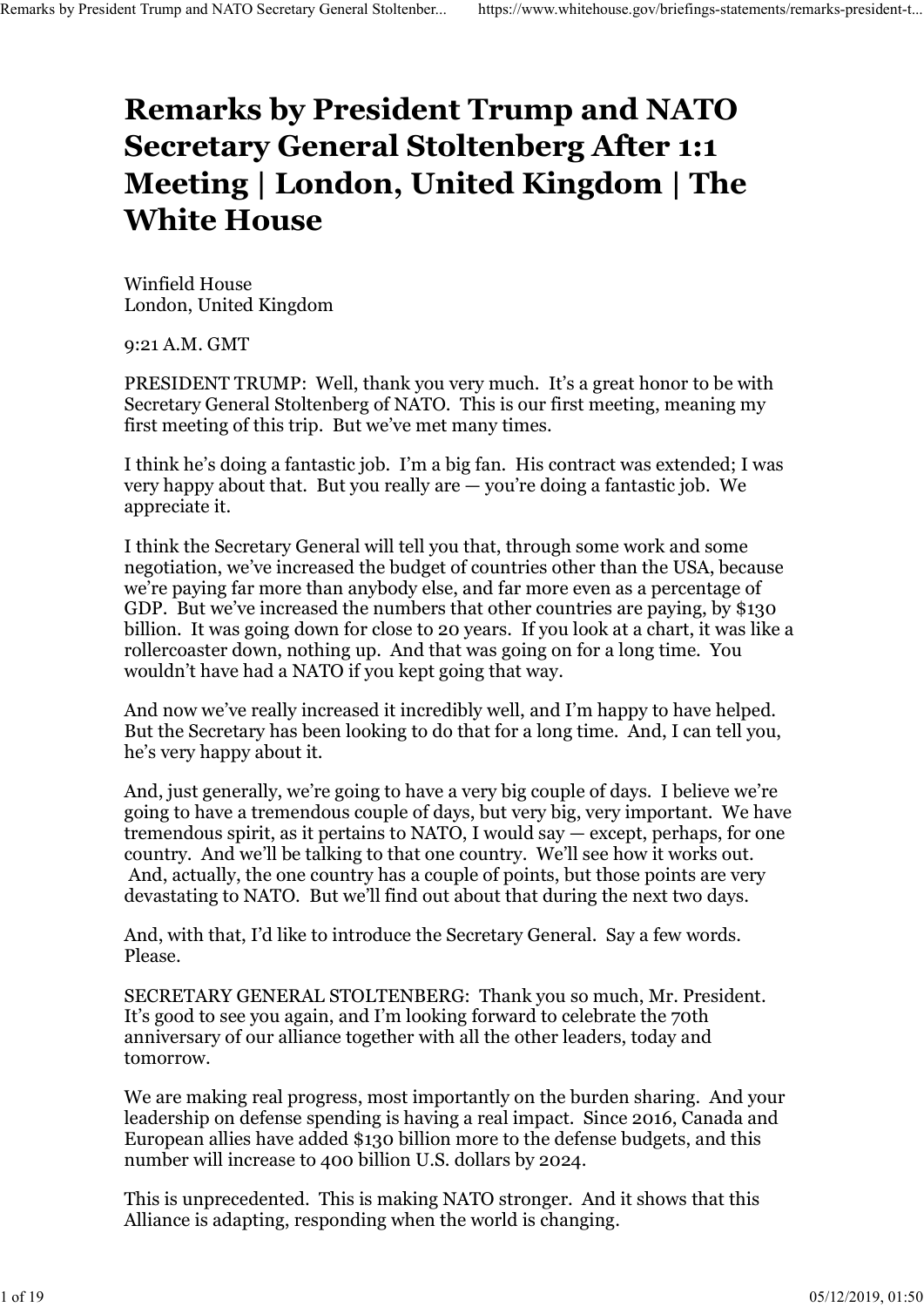We will, of course, also address a wide range of other issues, including the fight against terrorism, arms control, our relationship with Russia, the rise of China. And NATO is the most successful alliance in history because we have been able to change when the world is changing. That's exactly what we are doing again. And the fact is that we are doing more together in this Alliance now than we have done for many decades. Remarks by President Trump and NATO Secretary General Stoltenber... https://www.whitehouse.gov/briefings-statements/remarks-president-t...<br>We will, of course, also address a wide range of other issues, including the fight<br>

> So, once again, thank you for your leadership and your strong commitment to NATO.

PRESIDENT TRUMP: I loved your statement that we're able to change when the world is changing. And you do have to do that. Your original mission was somewhat different than it is now. Today, the world is a lot different than it was back then. But that's a very profound statement, and it's a statement that everybody has to understand. It's very  $-$  to me, it's very important.

Okay. Thank you very much, everybody.

Q Mr. President, you're here in London. Are you going to be seeing Prime Minister Johnson?

PRESIDENT TRUMP: Yes.

Q And do you have any thoughts on the upcoming election?

PRESIDENT TRUMP: I have no thoughts on it. It's going to be a very important election for this great country. But I have no thoughts on it. I will be meeting with him, yes.

Q When will that be?

PRESIDENT TRUMP: I don't know. I have the schedule over here. I have — I have many meetings. I have meetings set up with lots of different countries.

Q What do you think about President Macron's criticism about NATO, saying that it is "brain dead"?

PRESIDENT TRUMP: Who said that?

Q President Macron.

PRESIDENT TRUMP: I know. And then, Turkey responded by saying that he was brain dead, which was interesting.

Now, NATO serves a great purpose. It got to be unfair for the United States because the United States was paying a disproportionate amount. And I heard that President Macron said NATO is "brain dead." I think that's very insulting to a lot of different forces, including the man that does a very good job in running NATO.

No, it has a great purpose, especially with the fact that NATO is becoming much more flexible, in terms of what it looks at.

But I was very surprised. I'd like to ask you: What did you think? He made a statement about NATO being "brain dead." What did you think?

SECRETARY GENERAL STOLTENBERG: Well, I — that's not the case because, actually, NATO is active. NATO is agile. NATO is adapting. And we have just implemented the largest reinforcement of collective defense since the end of the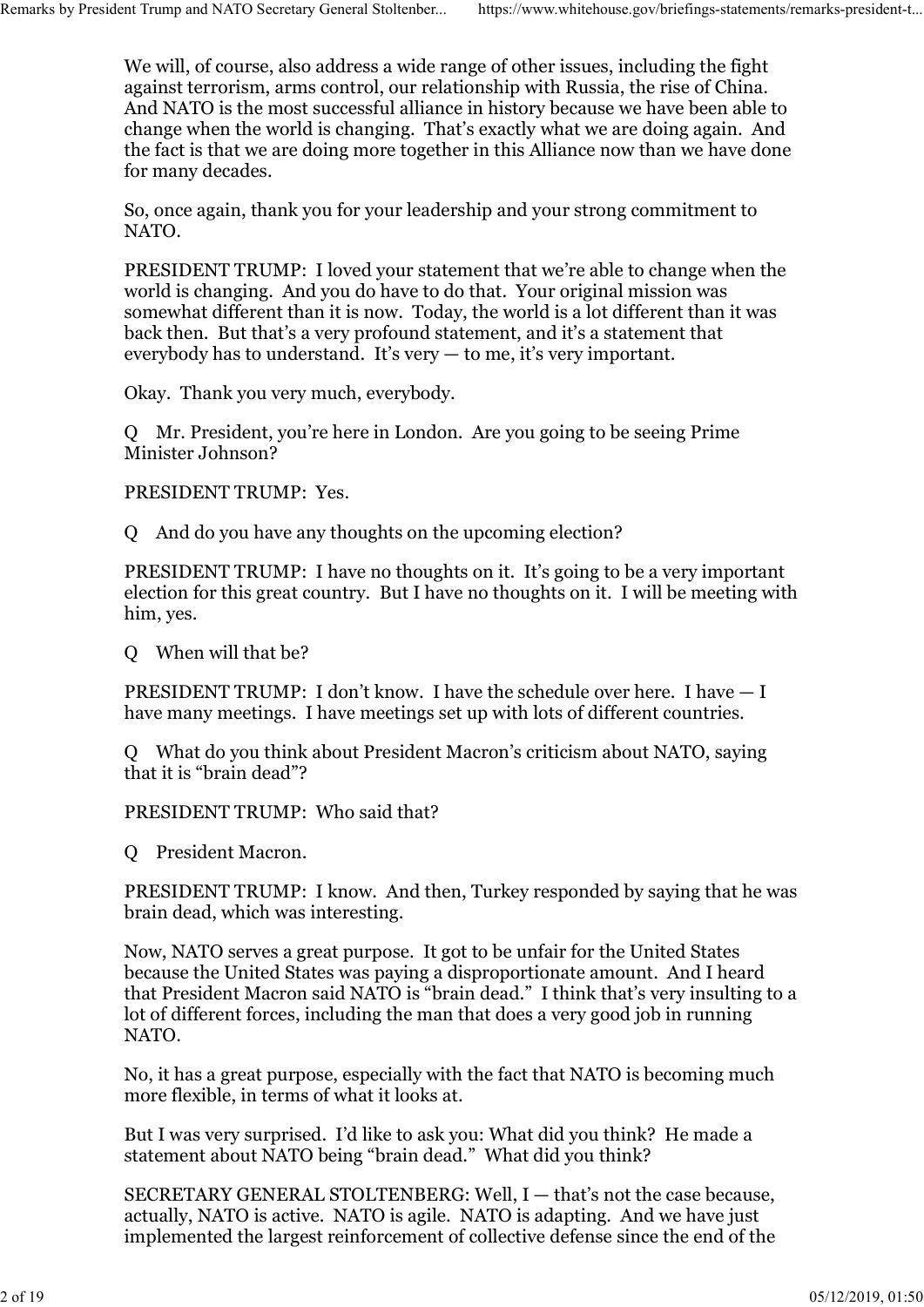Cold War, with high readiness of troops.

For the first time in our history, we have combat-ready troops in the eastern part of the Alliance. European allies and Canada are investing more also in high-end capabilities, and we are stepping up the fight against terrorism. And we are, as an Alliance, for the first time also addressing the security implications of the rise of China. Remarks by President Trump and NATO Secretary General Stoltenber... https://www.whitehouse.gov/briefings-statements/remarks-president-t...<br>Cold War, with high readiness of troops.<br>For the first time in our history, we have

> So the reality is that this Alliance has proven, once again, to be able to adapt, to change, responding to a changing world. So that's the reason why we are a success: the ability to change when the world is changing.

PRESIDENT TRUMP: It's a tough statement, though, when you make a statement like that. That is a very  $-$  a very, very nasty statement to, essentially,  $28$ including them — 28 countries.

I think that — you know, you have a very high unemployment rate in France. France is not doing well, economically, at all. They're starting to tax other people's products, so therefore, we go and tax them. That's just taking place right now, on technology, and we're doing their wines and everything else.

And it's — it's a very tough statement to make when you have such difficulty in France. You look at what's happened with the yellow vests, or you look at what's going on during certain parts of their season. They've had a very rough year. And you just can't go around making statements like that about NATO. It's very disrespectful.

Q Mr. President, the Department of Justice Inspector General's report is due out soon. And it's been reported that the Attorney General disagrees with that conclusion. Do you agree with Attorney General Barr? Do you have any comments on that?

PRESIDENT TRUMP: Well, I just don't know. Yeah, I just don't know. I haven't seen it. I purposefully stay out of it. We have a great Attorney General. He's a very fair man. He's a great gentleman.

He didn't need this job. He took this job because he wanted to do something great for the country. As you know, he was a very successful man. Picked a great company to work — when he left, as you know, he picked a great company to work for. But this is a successful man. Didn't need the job. He's doing a great job.

I have not seen the report. Perhaps he's read the report. I think he was quoted incorrectly. I do believe that, because I'm hearing their — the report is very powerful. But I'm hearing that by lots of different things — not from inside information; it's really from outside information.

I think all we have to do is wait. Isn't it going to be released on Monday — Monday or so? I think we have to read it and we have to see it. But I hear there's a lot of devastating things in that report. But we'll see what happens. Look, we have a few days to wait. We've been all waiting a long time.

I do think the big report to wait for is going to be the Durham report. That's the one that people are really waiting for. And he's highly respected. And we're — and he's worked very hard. And he's worked long hours, I can tell you, and gone all over world. So we'll see. But the Durham report is the report people are really looking forward to.

But this is a very important report. The IG report is a very important report. If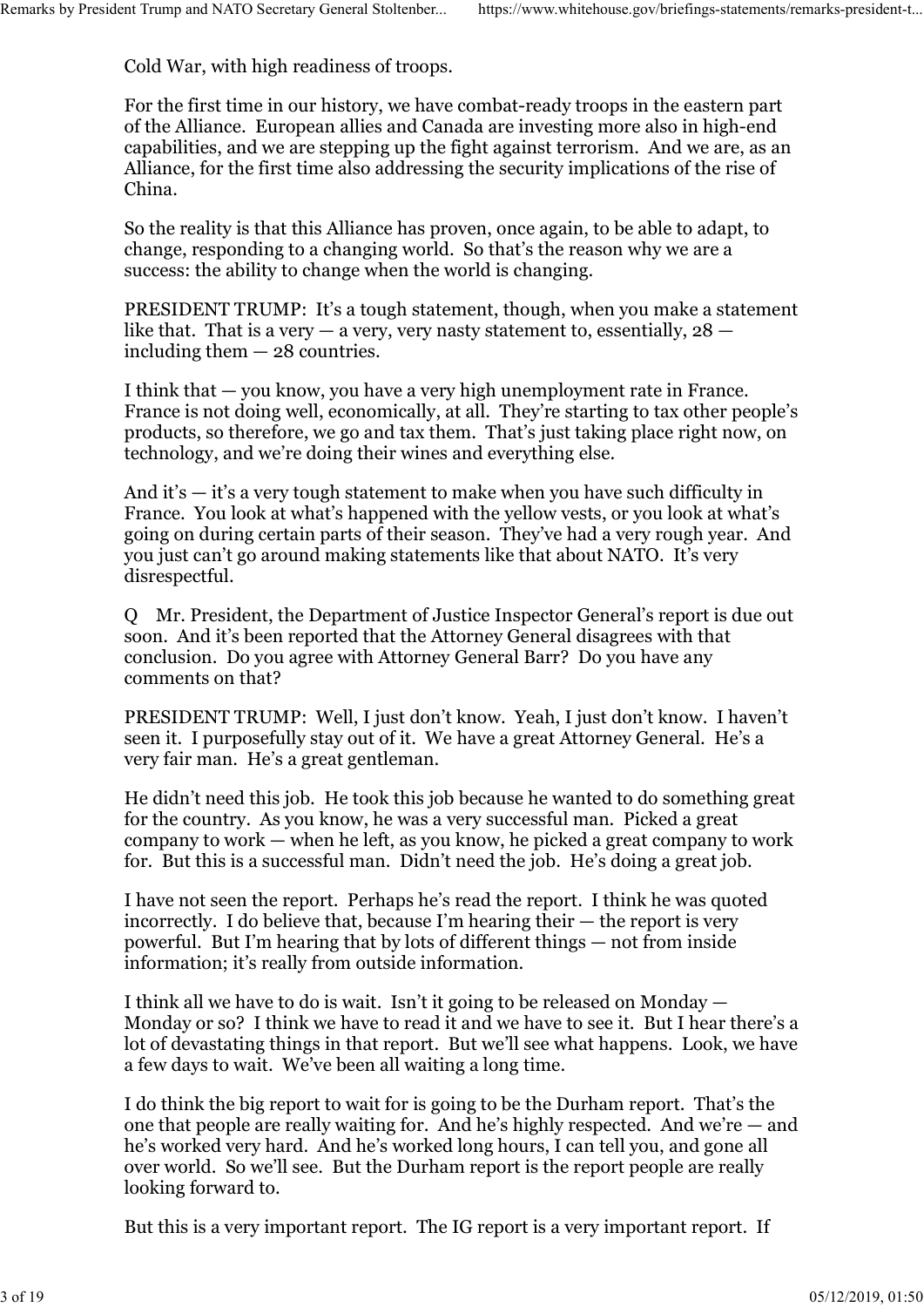what I read is correct  $-$  I read it in your newspaper  $-$  if what I read is correct, that would be a little disappointing. But it was just one asset — one aspect of the report. We'll see what happens. We'll see it. It's coming out in a few days. I hear it's devastating, but we'll soon find out. Remarks by President Trump and NATO Secretary General Stoltenber... https://www.whitehouse.gov/briefings-statements/remarks-president-t...<br>what I read is correct — I read it in your newspaper — if what I read is correct, t

Q (Inaudible.)

PRESIDENT TRUMP: Yes?

Q How do you plan to bring NATO together at the summit?

PRESIDENT TRUMP: Well, I think the Secretary General has done a good job in bringing NATO together. You know, it's been unfair because the United States is paying 4 percent, and some people could say 4.3 percent, of the largest GDP there is in the world, by far, because we've brought it to a level that nobody thought even possible. So we're paying 4 to 4.3 percent, when Germany is paying 1 to 1.2 percent  $-$  at max, 1.2 percent  $-$  of a much smaller GDP. That's not fair.

And it's — look, it's not — it's not fair also when you have the European Union many of these are the same countries — but you have the European Union treating the United States very, very unfairly on trade. The deficit, for many, many years — for decades — but the deficit, for many, many years, has been astronomical with the United States and Europe — in their favor. And I'm changing that, and I'm changing it fairly rapidly.

But it's not  $-$  it's not right to be taken advantage of on NATO, and also, then, to be taken advantage of on trade. And that's what happens. And we can't let that happen. So, we're talking to the European Union, and we're talking to various countries about NATO. But we're talking to the European Union about trade. And they have to shape up; otherwise, things are going to get very tough.

SECRETARY GENERAL STOLTENBERG: But let me just add that NATO is the only place where North America and Europe meet every day, where we discuss, decide, and take actions together, responding to a wide range of different security threats and challenges. And we do that more now than we have done for many, many years.

And the reality is that — not least because it has been so clearly conveyed from President Trump that we need fair burden sharing — Allies are stepping up. And we are also modernizing this Alliance, responding to new challenges in cyber, in space. We will declare space as a new operational domain for NATO, something we never had before.

So it just highlights that, well, there are differences because we are 29 different countries from both sides of the Atlantic, with different political parties in power, with different history, different geography. But despite these differences, we have always been able to unite around our core task to protect and defend each other because we are stronger and safer together. And I'm absolutely certain that that will also be the case now.

PRESIDENT TRUMP: I would say — I would say that nobody needs NATO more than France. If you just look back over the last long period of time, nobody needs NATO more than France.

And, frankly, the one that benefits, really, the least is the United States. We benefit the least. We're helping Europe. Europe unites and they go against a common foe. That may or may not be a foe; can't tell you that. But there are other foes out there also.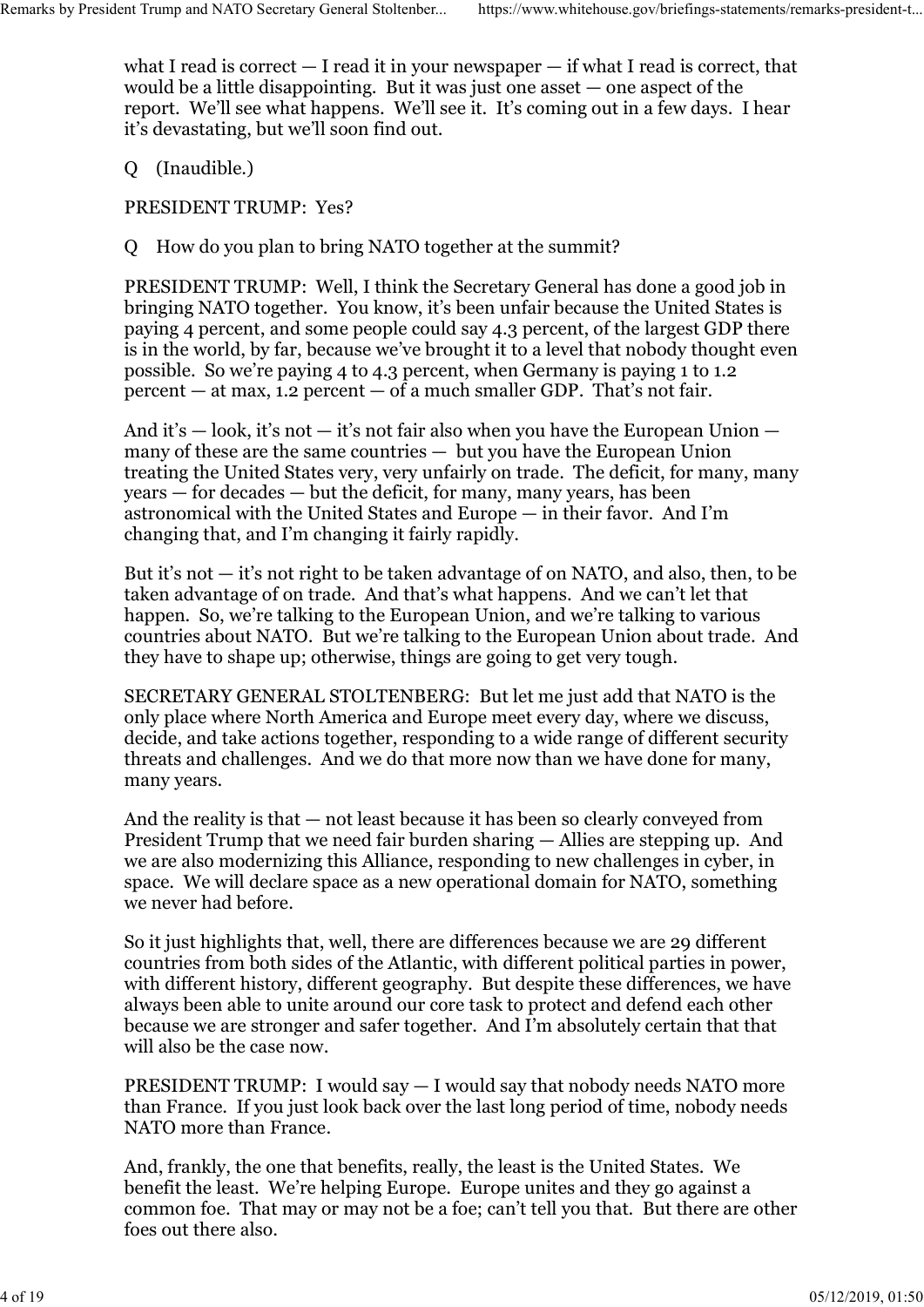But I think nobody needs it more than France. And that's why I think that when France makes a statement like they made about NATO, that's a very dangerous statement for them to make. Remarks by President Trump and NATO Secretary General Stoltenber... https://www.whitehouse.gov/briefings-statements/remarks-president-t...<br>But I think nobody needs it more than France. And that's why I think that when<br>Fran

> Q You mentioned the digital tax, sir. What would it take for you not to impose those tariffs on the French products?

> PRESIDENT TRUMP: Well, look, I'm not in love with those companies — Facebook and Google and all of them, Twitter — although I guess I do pretty well with Twitter, on the other side. But I'm not necessarily in love with those companies. But they're our companies. They're American companies. I want to tax those companies. They're not going to be taxed by France.

So France is going to put a tax on them. It was totally out of the blue. He just had the idea. Emmanuel had an idea: "Let's tax those companies." Well, they're American companies. I'm not going to let people take advantage of American companies. Because if anyone is going to take advantage of the American companies, it's going to us. It's not going to be France.

And so we're taxing — as you know, we're taxing their wines and everything else. And we have a very, very big tax to put on them. Plus, we have a tax going on on Airbus, and that'll be a good thing for Boeing. But we're only going to do that if it's necessary.

As you know, we won — in the World Trade Organization, we won seven and a half billion dollars. We never used to win before me, because, before me, the United States was a sucker for all of these different organizations. And now they realize the World Trade Organization realizes that my attitude on them: If they don't treat us fairly, well, I'll tell you someday what will happen.

And we've been winning a lot of cases at the World Trade Organization. We virtually — very rarely did we ever win a case. They took advantage of the United States.

So that's where it is. We won seven and a half billion dollars. And if France puts a tax on our companies — again, these are companies that are against — you know, they were against me, if I read the papers correctly. I don't know why they were against me, but they were against me. They're supposed to be very powerful. And yet, I won. So maybe they're not so powerful.

But they're American companies. I don't want France taxing American companies. If they're going to be taxed, it's going to be the United States will tax them. Okay?

Q And why are you staying out of the British election, sir? Are you making a conscious decision —

PRESIDENT TRUMP: Because I don't want to complicate it. I can — look, I've won a lot of elections for a lot of people. If you look, just over the last few months: two elections in North Carolina I won; I helped the governor of Kentucky. I mean, the press doesn't write it, but they went up, supposedly, 17, 18, 19 points because of  $my - he$  lost by just a little bit. But I lifted him 19 points.

In Louisiana, I got them into a runoff. And after getting them into a runoff, he picked up 14 points because they thought he was going to lose to a popular governor — John Bel Edwards. Good guy. Popular governor. He almost won. He lost by less than a point.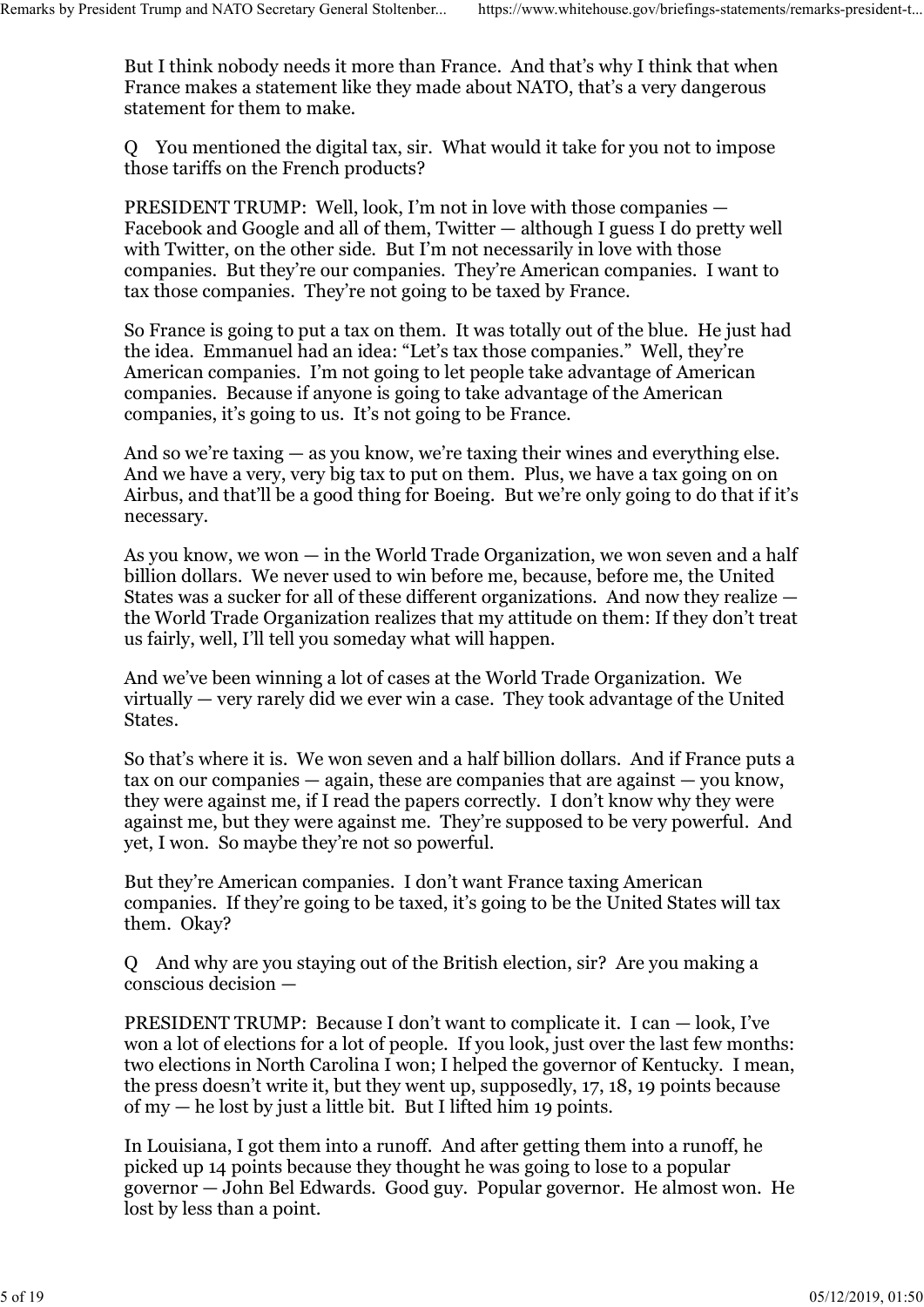But with the exception of those two races, where I had a huge impact because I raised them up almost to victory and they had no chance — with the exception of those two, I've won virtually every race that I've participated in. Remarks by President Trump and NATO Secretary General Stoltenber... https://www.whitehouse.gov/briefings-statements/remarks-president-t...<br>But with the exception of those two races, where I had a huge impact because I rais

> But this is a different country. And, you know, I say often: In Germany, they like Obama. The reason they like Obama is because Obama gave the ship away. He allowed them to take everything. He gave them things that I wouldn't do.

And I love Germany. I love this country. I love a lot of countries. But I'm representing the U.S. So they may not like me because I'm representing us. And I represent us strong. President Obama did not represent us strong. He gave everything away, and he shouldn't have done that. And that's why we're still paying a price for what he did.

So I'll stay out of the election. You know that I was a fan of Brexit. I called it the day before. I was opening up Turnberry the day before Brexit. You were there; many of you were there. I mean, I recognize that many of you were there. And they asked me whether or not Brexit would happen. I said "yes," and everybody smiled and they laughed. And I said, "Yes, it's going to happen, in my opinion." It was just my opinion. The next day, they had the election, and I was right.

But I stay out of it. I think Boris is very capable, and I think he'll do a good job.

Q How is your relationship with President Macron —

PRESIDENT TRUMP: Say it?

Q How is your relationship with President Macron, going into this meeting this afternoon?

PRESIDENT TRUMP: I think it's fine. I've always had a good relationship with Emmanuel. And sometimes he'll say things that he shouldn't say. And I disagree with some of his policies with respect to France, but he's got to do what he's got to do. And sometimes I think he does things that are counterproductive for his own country.

Q Mr. President, could you work with a possible Prime Minister Corbyn? Or is that beyond your —

## PRESIDENT TRUMP: Say it?

Q Would you be able to work with a possible Prime Minister Corbyn? Or is that  $\frac{1}{2}$  , the contract of the contract of the contract of the contract of the contract of the contract of

PRESIDENT TRUMP: I can work with anybody. I'm a very easy person to work with, you know. You wouldn't believe it. Look at this gentleman. When I came in, I was angry at NATO. And now I've raised \$130 billion.

And, by the way, you're talking annually. You know, you're talking about a tremendous amount of money. You're talking about —

Q And would you want to see  $-$ 

PRESIDENT TRUMP: You're talking about numbers that are astronomical. And yet, you still have many delinquent — you know, I call them "delinquent" when they're not paid up in full.

And then, I asked the other question: When they don't pay up in full, what happens to the past year? So let's say Germany is at 1 percent and they stay at 1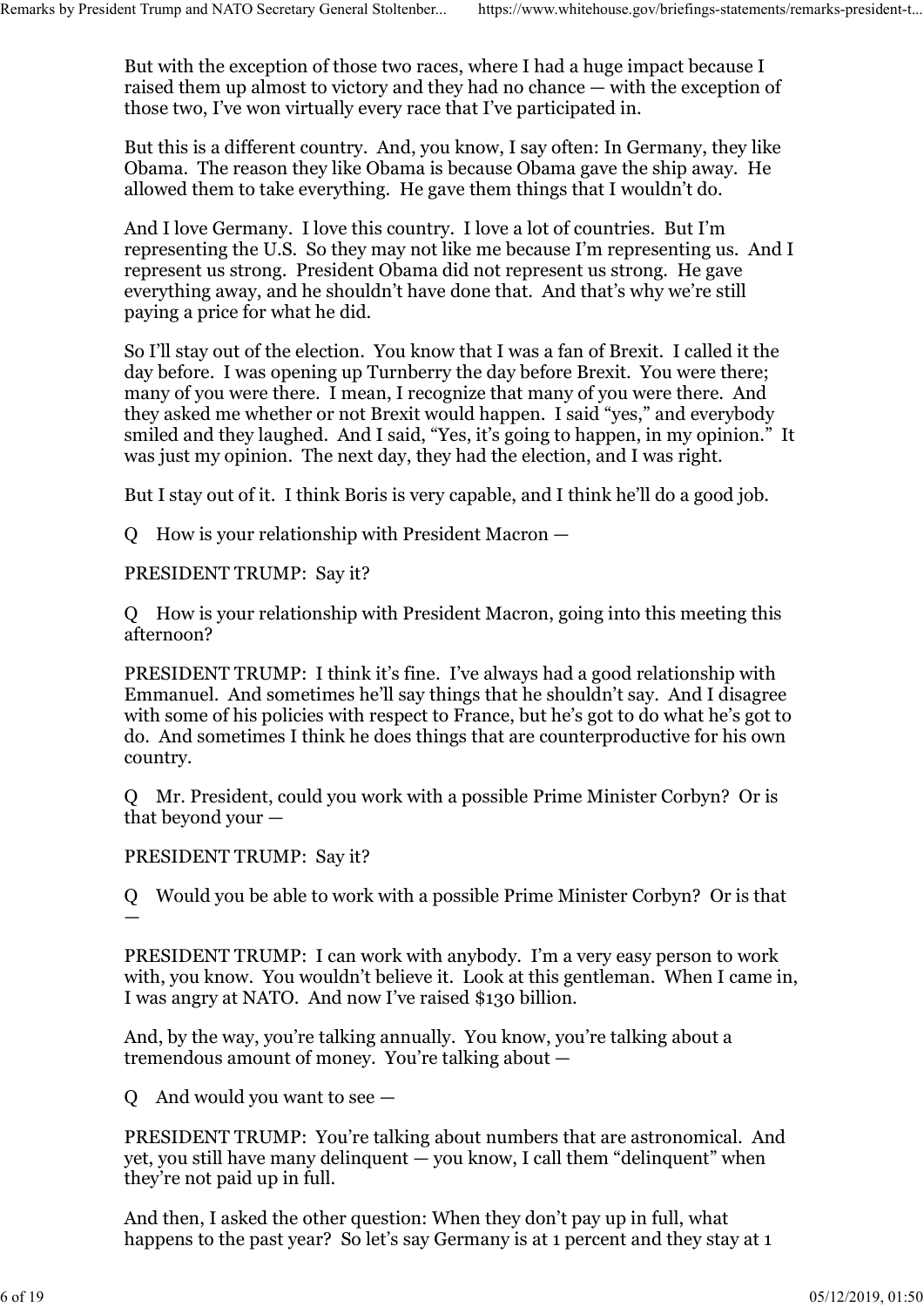percent and another 1. Well, does that mean it disappears over the last five years or if they haven't paid? You know, nobody has ever asked that question. Remarks by President Trump and NATO Secretary General Stoltenber... https://www.whitehouse.gov/briefings-statements/remarks-president-t...<br>percent and another 1. Well, does that mean it disappears over the last five years<br>

> It's not a bad question for you to be asking. Because, you know, it's not like, "Oh, gee. Let's start a brand-new year." A lot of countries haven't paid. And you could make the case that they haven't paid. They're, really, delinquent for 25, 30 years. And then you add all that up, and NATO is a very rich system. You know that, right?

So, you know, they haven't chosen to go that way. But when Germany is at 1 to 1.2 percent, and when they don't pay up to the  $2 -$  and, let me tell you, the 2 is a very low number. You know, it really should be 4. It shouldn't be 2; it should be 4. But that's the way it is.

Yeah. Please.

Q Mr. President, are you concerned at all that the impeachment inquiry back home — Congress is preparing to impeach you — that it weakens your position, as the President, here at NATO?

PRESIDENT TRUMP: I don't think so. You know, I know most of the leaders. I get along with them.

It's a hoax. The impeachment thing is a hoax. It's turned out to be a hoax. It's done for purely political gain. They're going to see whether or not they can do something in 2020, because otherwise they're going to lose.

It's turning out — and you see it better than anybody. I read something in your paper the other day that it's having a reverse effect, which some people thought it might have; I didn't know.

But I can tell you, the districts where I won, and then they had an election in between mine — but they had an election and other people got in; Democrats got in — those districts are leaning very big toward me. Now, I wasn't in the race in 2018. So it's not really the same thing. And a lot of my voters say they're not going to vote unless Trump is actually in the race.

But it's really having a tremendous impact on  $-$  and a lot of Democrats, I hear, are very upset. They just got back from their district, and I hear they're very upset.

The impeachment witch hunt  $-$  it's really just a continuation of the hoax that's been taking place for the last three years. And I think you know that.

Q And does it cast a cloud, though, as you're trying to negotiate on behalf of the United States?

PRESIDENT TRUMP: Well, I would say this: I think it's very unpatriotic of the Democrats to put on a performance where they do that. I do. I think it  $-$  I think it's a bad thing for our country. Impeachment wasn't supposed to be used that way. All you have to do is read the transcripts; you'll see there was absolutely nothing done wrong. They had legal scholars looking at the transcripts the other day, and they say, "These are absolutely perfect. Trump is right when he uses the word."

Those concept  $-$  those calls that we made  $-$  two of them  $-$  were absolutely perfect calls. And I think it's a very bad thing for our country.

Does it cast a cloud? Well, if it does, then the Democrats have done a very great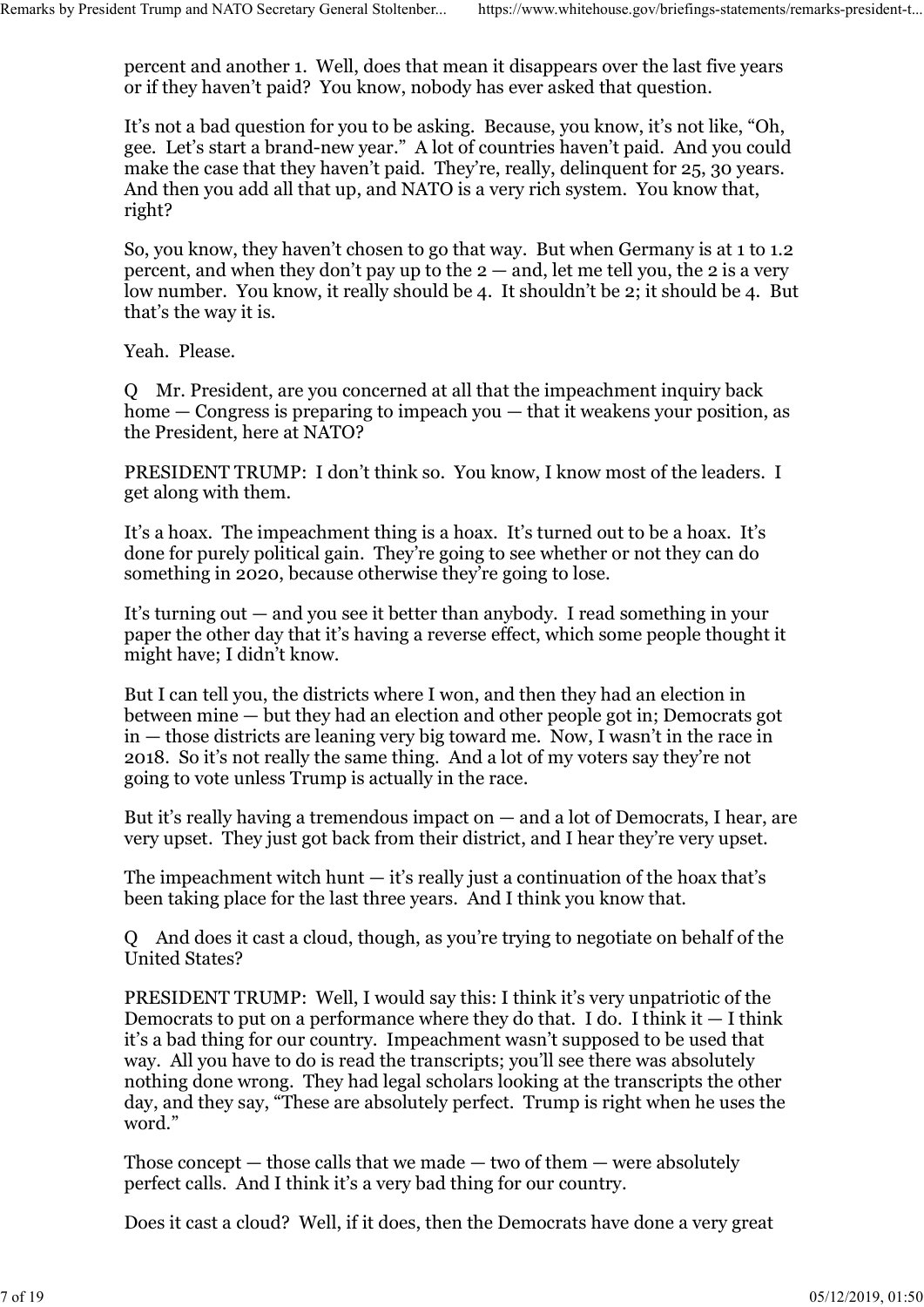disservice to the country, which they have. They've wasted a lot of time. We're trying to get prescription drugs reduced very substantially. We could do it easily. They don't have any time to do anything. I call them the "Do Nothing Democrats." They are hurting our country very badly. Remarks by President Trump and NATO Secretary General Stoltenber... https://www.whitehouse.gov/briefings-statements/remarks-president-t...<br>disservice to the country, which they have. They've wasted a lot of time. We're<br>try

Q Mr. President, will you meet with President Erdoğan here? And is there still —

PRESIDENT TRUMP: I may. I may. I have a very good relationship. I may.  $I$ you know, it could be — I don't know — I don't know if it's on the schedule. But if it isn't, I would.

Q And is there still a place for Turkey in NATO after its invasion of Syria a couple weeks ago?

PRESIDENT TRUMP: Well, I'd have to ask the other countries. I mean, I have my own views, but I wouldn't say it here.

Good relationship with Turkey. We left their border. We've been on their border long enough. They're doing just fine on their border. We kept the oil. I kept the oil. The only people we have over there now  $-$  we have a few that  $-$  a small group that are fighting the remnants of ISIS because they've popped up again and we put them down.

We've defeated the ISIS caliphate. Nobody thought we could do that so quickly. I did it very quickly. When I came in, it was virtually 100 percent. And I knocked it down to 0. I knocked it down to 0. But it pops up every once in a while.

So we have a very small group there. And we're  $-$  and we're doing it with others, in all fairness. But, importantly, we kept the oil. And the oil is what fueled ISIS. That's what fueled them. That's what they — that's what gave them the economic strength to do what they did.

And, of course, we killed al-Baghdadi. And we also killed his second. So that was very important, because he was trying to re-form ISIS.

Q Should the National Health Service be on the table on trade talks with the United Kingdom?

PRESIDENT TRUMP: Say it.

Q Should the National Health Service be on the table in trade talks with the United Kingdom?

PRESIDENT TRUMP: No, not at all. I have nothing to do with it. Never ever thought about it, honestly. We have enough —

Look, we are going to have a great healthcare system. We're doing great healthcare work. We've got things really running well. And if we get  $-$  if we get elected — if we take the House, keep the Senate, keep the White House — we'll have phenomenal healthcare.

But right now, we've made it very good. And we have 180 million people on plans that they absolutely love — private plans that they absolutely love.

But in this country  $-$  no, they have to work that out for themselves. We have absolutely — I don't even know where that rumor started. We have absolutely nothing to do with it, and we wouldn't want to. If you handed it to us on a silver platter, we want nothing to do with it.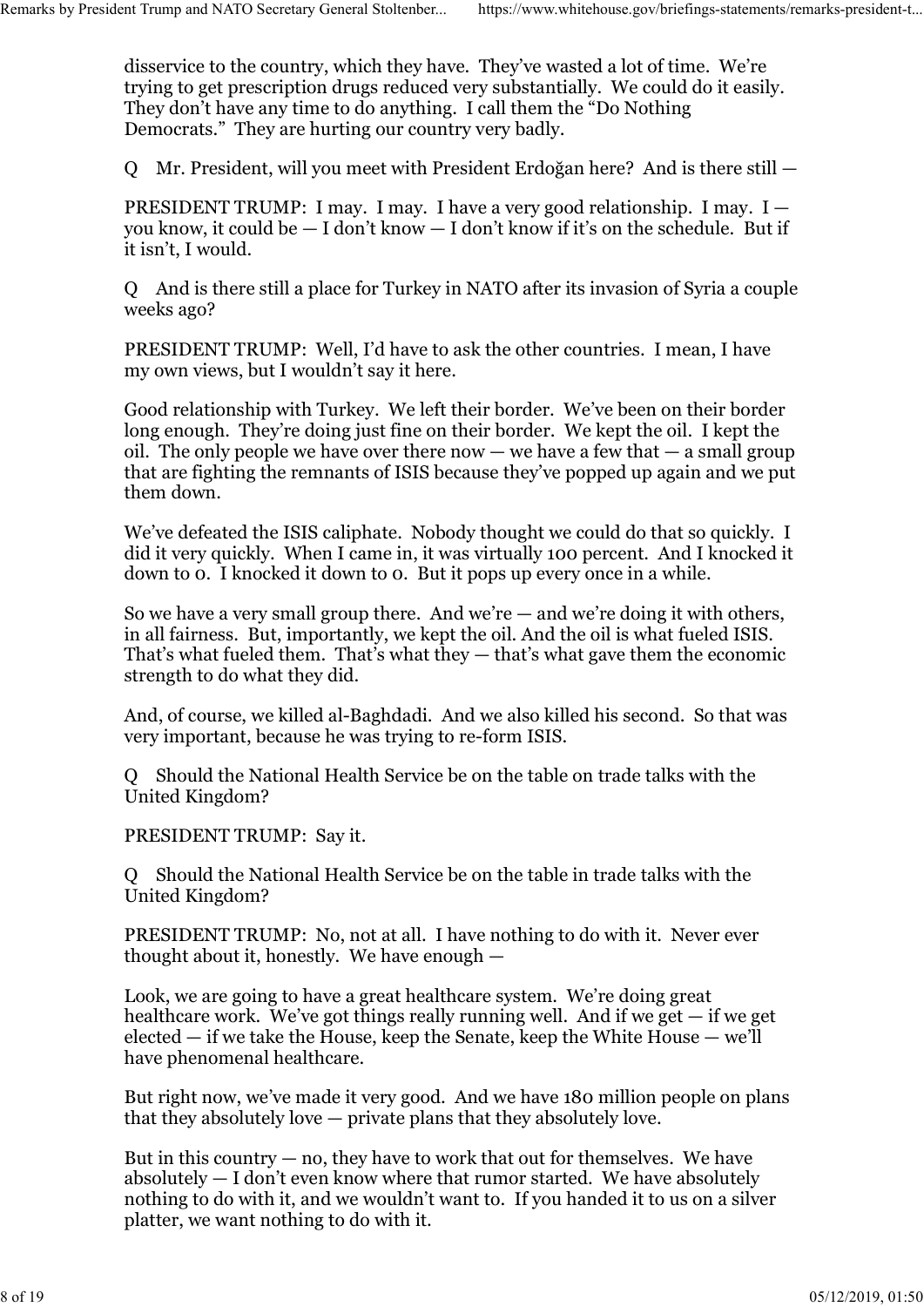Q There's some talk of — among lawmakers — of censuring you, instead of impeachment. What do you think about that? Remarks by President Trump and NATO Secretary General Stoltenber... https://www.whitehouse.gov/briefings-statements/remarks-president-t...<br>Q There's some talk of — among lawmakers — of censuring you, instead of<br>impeachment

> PRESIDENT TRUMP: Unacceptable. I did nothing wrong. I heard about it. Now they want to go to censure because they have no case for impeachment, so they want to go to censure. I don't want them to go to censure. I did nothing  $-1$  don't mind be censured if you do something wrong. I did nothing wrong.

I had a great conversation, very respectful conversation with the President — a good person, by the way — with the President of Ukraine. It was flawless. People have analyzed it from 15 different ways. It was flawless.

You know, there were many people on that line, including the Secretary of State. And one person — two people had a complaint. And you take a look at those two people, and you tell me. But many people — and I know there were many people on the line. I mean, there's always a lot of people when you speak to a head of state. Not only our people, they had people also. Many people, probably.

No, I wouldn't be happy with that at all. No. That's — to me, it's unacceptable. I did nothing wrong. You don't censure somebody when they did nothing wrong.

They're in search of a crime — that's what they are. They're what you call an "investigation in search of a crime." There was no  $-$  not only wasn't there a crime; it's not even a word that should be used.

I had a very, very good conversation with the head of Ukraine. And, by the way, yesterday, he came out again and reaffirmed again that we had a very, very respectful, good conversation — that President Trump did nothing wrong. He doesn't even really understand what's going on over here. They look at us like, "Is this country crazy?" The Democrats have gone nuts. They're crazy. And it's very bad for our country.

Q Do you see a greater divide between the U.S. and Europe now, in NATO?

PRESIDENT TRUMP: Say it?

Q Do you see a greater divide in NATO between the U.S. and the rest of Europe?

PRESIDENT TRUMP: No, not with us, but I do see France breaking off. I'm looking at him and I'm saying, you know, he needs protection more than anybody, and I see him breaking off. So I'm a little surprised at that.

Q Is Turkey a dependable ally or dependable member of NATO? And when will you bring sanctions against them for —

PRESIDENT TRUMP: But the first part of your question, say it again.

Q Thank you. Is Turkey a dependable member of NATO? And when will you bring sanctions against them for buying Russian S-400 missiles?

PRESIDENT TRUMP: Well, it's a country that I happen to have a good relationship with. We did a deal that everybody was very critical of and now they're saying it works. And I read a couple of stories just two days ago that, "Wow, that deal that Trump did with Turkey" — because I want to get our soldiers out of there. I don't want to be policing a border that's been fought over for 2,000 years. I want to get them out, but I wanted to keep the oil. And now they're saying, "That was a great deal that Trump made." I took a lot of heat over that deal.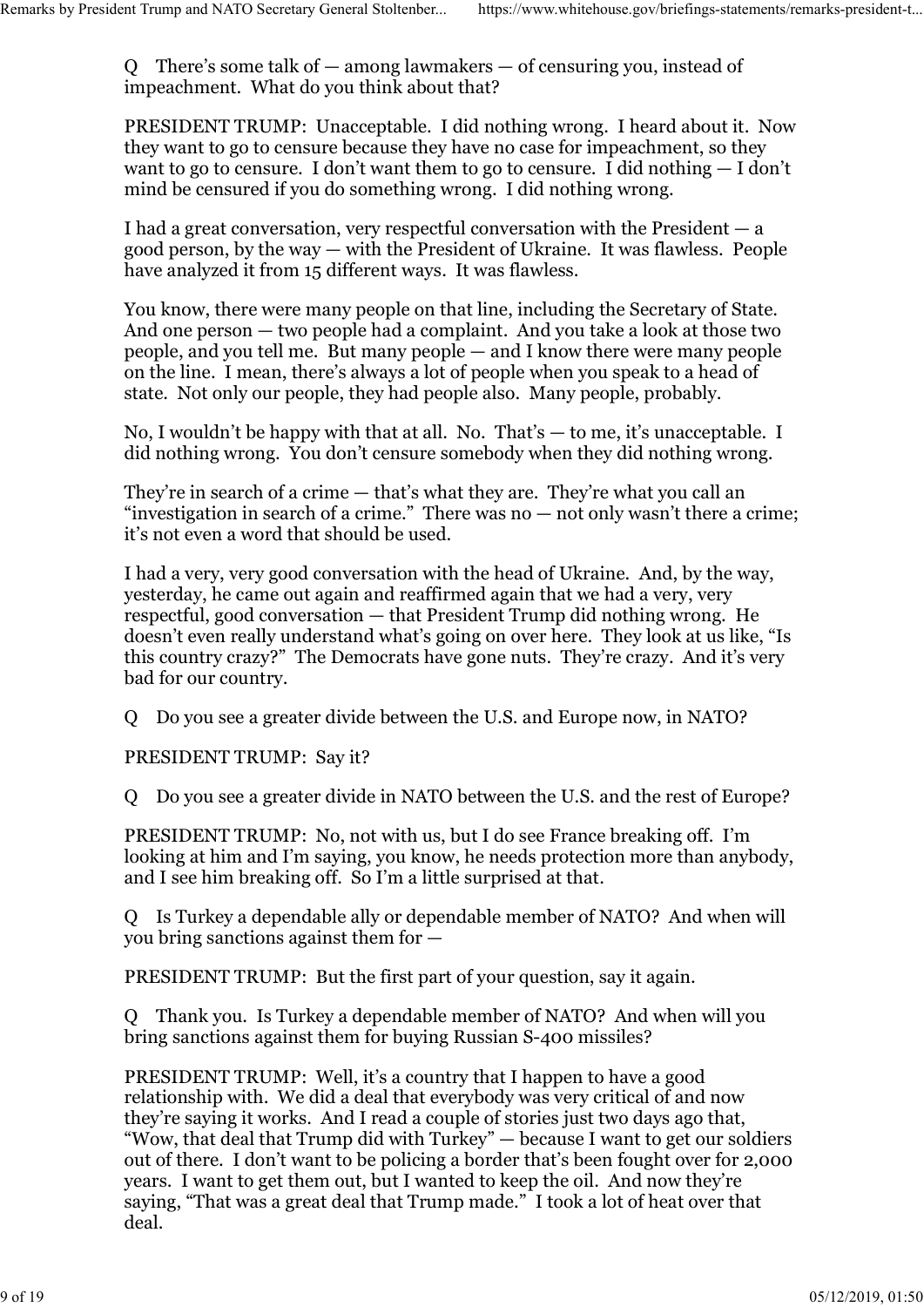No, I think that, as far as I'm concerned, I like Turkey and I get along very well with the President. And  $I - you know, I would hope that he's a very good member$ of NATO, or will be. But we'll see what it is in the future. Remarks by President Trump and NATO Secretary General Stoltenber... https://www.whitehouse.gov/briefings-statements/remarks-president-t...<br>No, I think that, as far as I'm concerned, I like Turkey and I get along very well<br>

Could I ask you that question?

SECRETARY GENERAL STOLTENBERG: Yes, but Turkey is an important NATO Ally — and you can just look at the map. They're bordering Iraq and Syria — the only Ally that borders that part of the world. And Turkey has been enormously important in our joint efforts to fight ISIS/Daesh. We have been able to liberate, in the U.S.-led coalition to defeat ISIS, all the territory that ISIS controlled just a few months ago, and more than 8 million people that were under ISIS control. And we have done that not least by using infrastructure bases in Turkey. So, in the fight against ISIS, Turkey has played a key role.

Then, many allies have expressed a concern about Turkish military operation into northeast Syria. But following the agreement between the United States and Turkey, when Vice President Pence went to Ankara, we have seen that Turkey has stalled its military operations in northeast Syrian, and has seen a significant reduction in violence. And now we have to build on that and try to find a political solution to the crisis in Syria.

Let me also add, on the question about Europe and North America: Yes, there are differences, as there has always been, dating back to the Suez Crisis in '56, all the way to the Iraq War in 2003. So it's nothing new that 29 allies have different views on many different things: trade, climate change, and other things.

But again, the strength of NATO is that, despite these differences, we have proven again and again able to unite around our core task to protect and defend each other. And that's exactly what they're doing now. We are doing more together, North America and Europe, than have done for many decades.

So the paradox is that, despite so much, as I say, some political differences, we are always able to agree and unite around our core task to stay together.

PRESIDENT TRUMP: And I will say this: Three weeks ago, when we got al-Baghdadi, Turkey was very helpful. We flew over areas that were totally controlled by Turkey and the Turkish military. We say, "We're coming." They absolutely were very supportive, actually. We didn't tell them what we were doing and where we were going. Turkey could not have been nicer, could not have been more supportive. And that's important.

And I wanted to say that, in keeping the oil, ISIS was trying to, as you know, regain control of the oil. And we have total control of the oil. And, frankly, we had a lot of support from a lot of different people. But, right now, the only soldiers we have, essentially, in that area, are the soldiers keeping the oil. So we have the oil, and we can do with the oil what we want.

Q But Turkey bought Russian missiles. How is that being on the side of NATO?

PRESIDENT TRUMP: Well, they did. And they tried to buy ours, and the Obama administration said, "You can't have them." Okay?

Q Would you give them to them?

PRESIDENT TRUMP: The Obama administration said, "You can't have the Patriots. You can't — we're not going to sell them to you." And they said that a number of times. And then Turkey went out and bought the Russian missile. So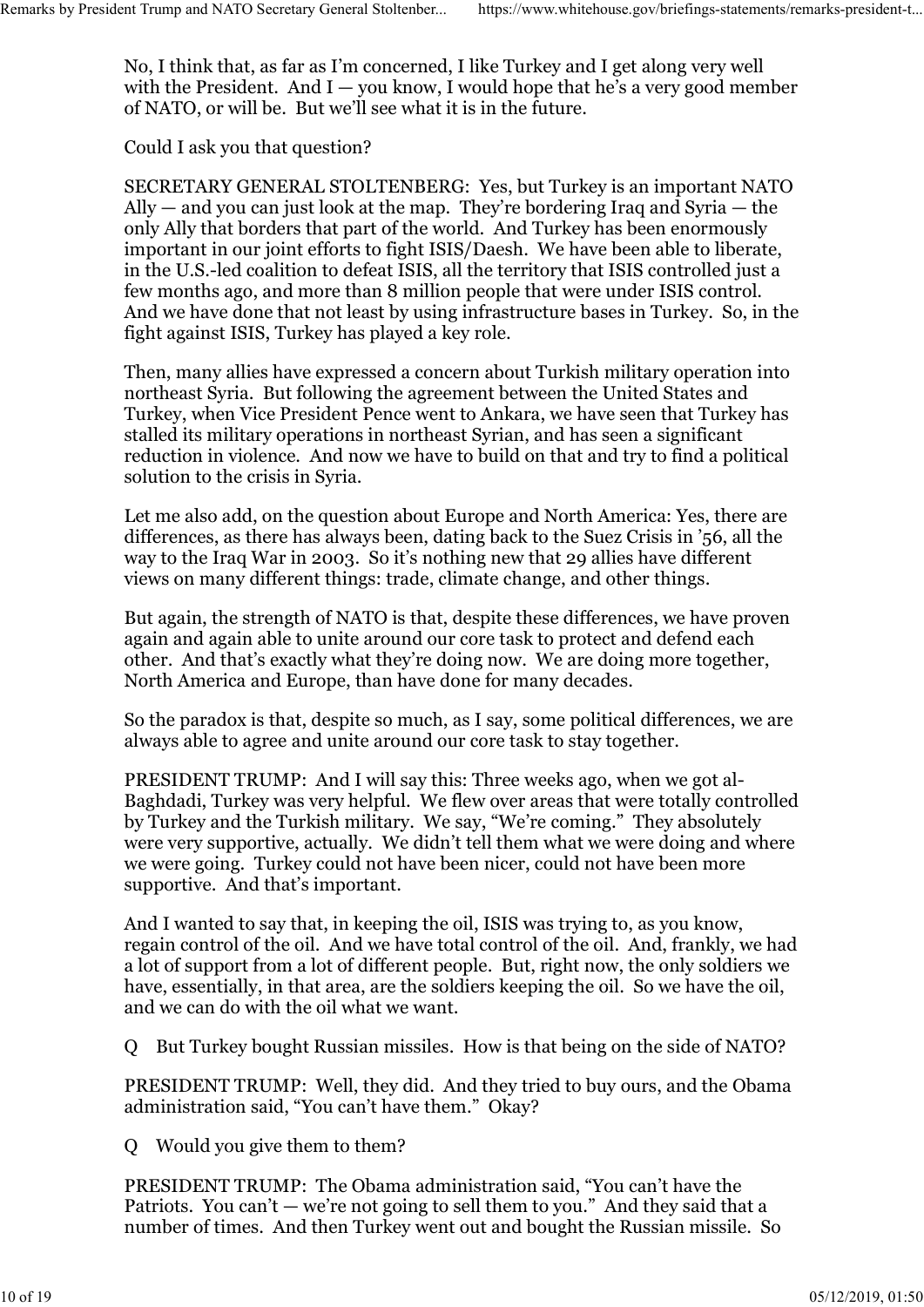we'll see what happens. We're still talking about it. But they wanted to buy the Patriots; they tried to buy the Patriots. I think most of you know that. And they were shut off from buying the Patriots. They were not allowed to buy it. So that puts him in a bind also. Remarks by President Trump and NATO Secretary General Stoltenber... https://www.whitehouse.gov/briefings-statements/remarks-president-t...<br>we'll see what happens. We're still talking about it. But they wanted to buy the<br>Pa

> SECRETARY GENERAL STOLTENBERG: But the Russian system will not be integrated into the Integrated NATO Air and Missile Defence Systems, because these Russian systems cannot work together with the rest of the NATO systems, of course.

> And I welcome the fact that there are talks going on between the United States and Turkey, looking into some alternative systems — the Patriots — and also the fact that NATO actually augments — we have deployed — we augmented the Turkish air and missile defense system today with the deployment of Patriot batteries by NATO, in Turkey.

So we address this issue and we try to find a way to solve it because it's now creating some problems internally in the Alliance.

PRESIDENT TRUMP: And, as you know, Turkey bought billions and billions — it was one of the largest orders of F-35s, which is the greatest fighter jet in the world. And all they're going to do now is go to another country, whether it's Russia or China. They don't want to do that; they want to buy the best planes. But, you know, they're making it very difficult for, in a way, themselves, but they're also making it difficult in Washington for them to buy that plane.

But they want to buy. They have a very big order out. They've already put up billions of dollars; they've given it to Lockheed Martin.

Q Mr. President, have you made a decision as to whether you'll have counsel present at future impeachment hearings?

PRESIDENT TRUMP: Say it?

Q Have you made a decision as to whether you'll have White House counsel present at future impeachment hearings?

PRESIDENT TRUMP: I'm not even thinking about it. I'm only thinking about this: The impeachment hoax is going nowhere. We have tremendous support. In the history of the Republican Party, there has not been this support. We have 196 to nothing, in terms of votes in the Congress. And as far as I'm concerned, I hear the Senate is angry about — the Republican senators are very angry about what's going on because they hurt our country. They're hurting our country — the other side — very badly.

We have tremendous support. Probably the most united that our Party has ever been. I just had a 95 percent approval rating. It's the highest in the history of the Republican Party. Ronald Reagan was 87; he's second. The Party has never been this united — the Republican Party.

The impeachment is going nowhere. It is a waste of time. They're wasting their time. And it's a disgrace. It's a disgrace to our country.

Q How will you convince the Republican senators to agree that your conduct with Ukraine was perfect and flawless? Because a number of them, as you know, have been critical of your conduct, even though they say (inaudible).

PRESIDENT TRUMP: Well, that's only  $-$  the only people that are critical are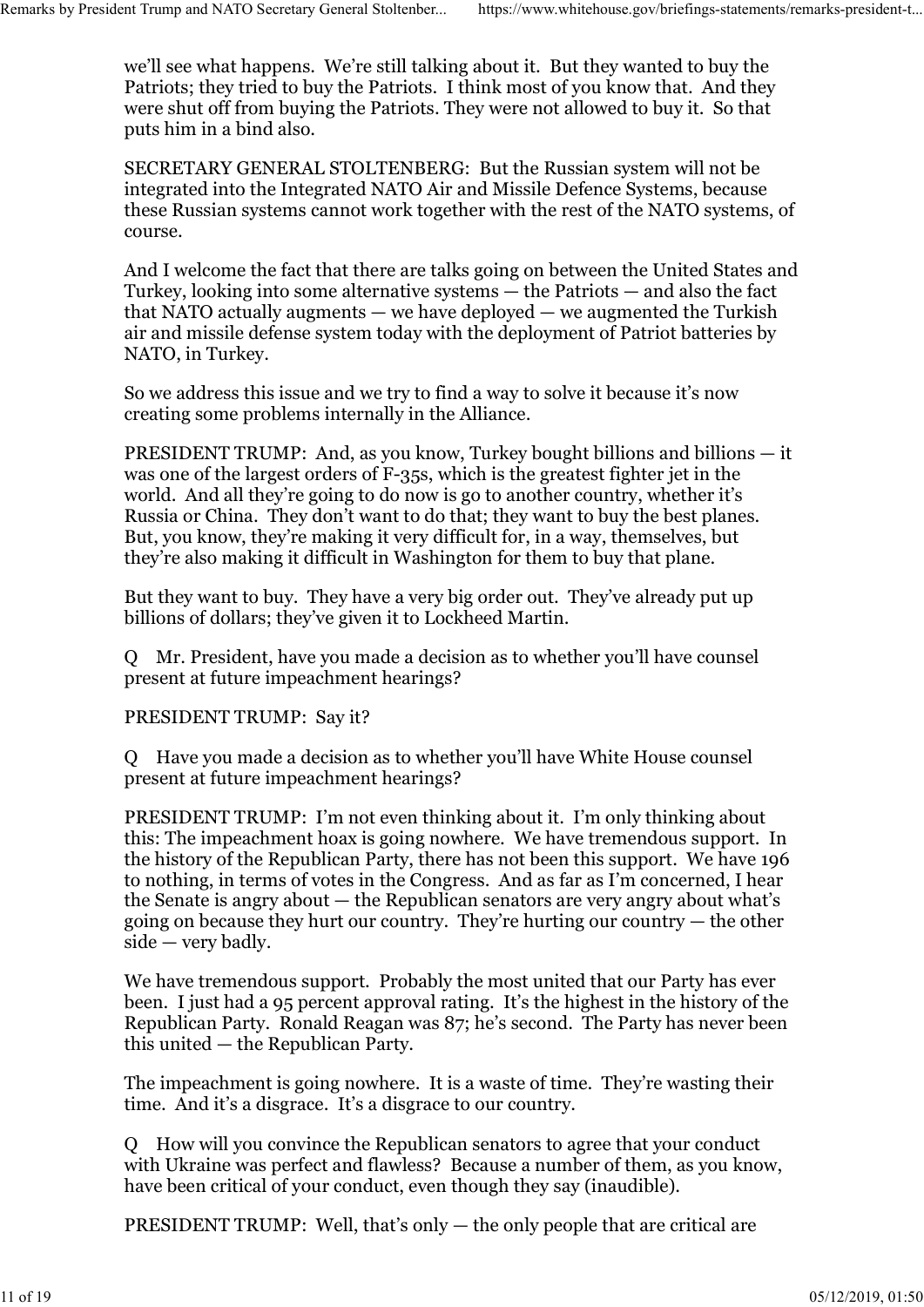people that haven't read the conversation that I had. And in some cases, they haven't read. Remarks by President Trump and NATO Secretary General Stoltenber... https://www.whitehouse.gov/briefings-statements/remarks-president-t...<br>people that haven't read the conversation that I had. And in some cases, they<br>haven

> Are you okay back there? What happened? You getting into a fistfight or something?

- Q Secretary Pompeo is causing trouble. (Laughs.)
- Q I'm wondering if you think he should run for Senate.

PRESIDENT TRUMP:  $No - oh$ ,  $oh$ .  $Oh$ , I thought you (inaudible) something. Who is that?

SECRETARY POMPEO: I'm right back here, sir.

PRESIDENT TRUMP: Oh, okay. I thought they got into a little fistfight back there. That's happened a couple of times with you people.

No, I think the Republican Party is, right now, more united than they've ever been. When people read the  $-1$  always say, "Read the transcript." I also say, "Take a look at what the President of Ukraine said." And he said it numerous times, including, very powerfully, yesterday. Because that's the only thing that really — that's it. Then you have people heard third-hand, fourth-hand, secondhand.

No, we have tremendous support in the Republican Party. There never has been support like this. In fact, I would always complain that the Democrats, I think, are lousy politicians with horrible policy: open borders, sanctuary cities, high taxes they want to raise your taxes. But they've always stuck together. I respect that. And the Republicans, I've always said, have better policy, but, historically, they haven't stuck together the same way.

There has never been a time where the Republican Party has been more united. This is a witch hunt by the Democrats. It's a continuation. It's been going on now for three years. Actually, from before the election it's been going on. You'll probably see that after the report is released on Monday or Tuesday.

But this is just a witch hunt that's very bad for our country. But I'll tell you, it's been very unifying for the Republicans and for my base.

Q And a point of clarification. In your opening remarks, you were very critical of one country but you didn't name the country. What country were you talking about?

PRESIDENT TRUMP: I'd rather have you guess. You're a very good reporter. I'd rather have you guess. I'll probably agree with your assumptions.

Q Mr. President, would you like to see Secretary Pompeo run for Senate in Kansas?

PRESIDENT TRUMP: So, he's a tremendous guy doing a tremendous job. And I would say this: If I thought we were going to lose that seat — because we shouldn't lose that seat; it's a great state; it's a state that I won overwhelmingly, as you know; we shouldn't lose that state — then I would sit down and talk to Mike. But you could never find anybody that could do a better job as Secretary of State.

But if we thought we were going to lose that, I would have a talk to Mike. If  $-$ Mike is  $-$  if you look at polling, Mike would walk away with that seat. If I thought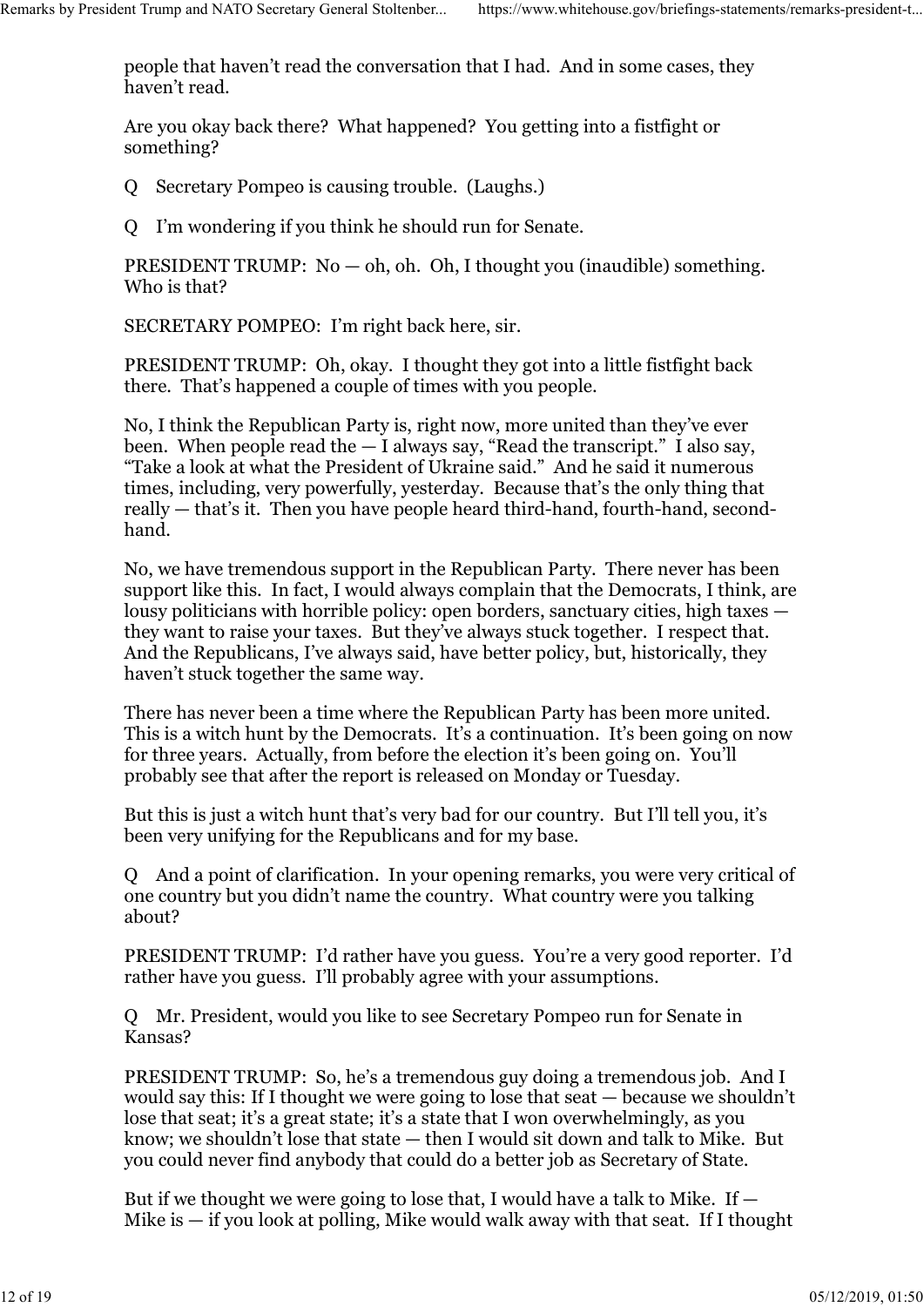there was a risk to losing that seat, I would say that I would sit down very seriously and talk to Mike, and find out how he feels about it. Remarks by President Trump and NATO Secretary General Stoltenber... https://www.whitehouse.gov/briefings-statements/remarks-president-t...<br>there was a risk to losing that seat, I would say that I would sit down very seriou

He loves what he's doing. He's doing a great job, as you know.

Q Could I ask you about NATO? Why is China such an important subject for this NATO Summit? What threat do they pose?

PRESIDENT TRUMP: Well, China has become very powerful and much more so than in the past. They've done it, largely, with United States money, because our past Presidents allowed them to steal the cookie cutter. And that's okay — I don't begrudge China for that. I begrudge  $-$  I'm very disappointed in our past Presidents and leadership. They allowed this to happen. There's no way it should've happened.

And, by the way, I'm doing very well in a deal with China, if I want to make it. If I want to make it. I don't think it's "if they want to make it"; it's "if I want to make it." And we'll see what happens. But I'm doing very well, if I want to make a deal. I don't know that I want to make it, but you're going to find out pretty soon. We'll surprise everybody.

SECRETARY GENERAL STOLTENBERG: But, as you know, historically, NATO has been focused on the Soviet Union and Russia, so it's not something new that we now are also addressing the implications for our security by the rise of China. But we have to do that because China is now the second-largest defense spender in the world, after the United States.

They recently displayed a lot of new advanced military weapons systems, including new intercontinental ballistic missiles able to reach the whole of Europe and the United States; hypersonic weapons, gliders; and they also deployed hundreds of intermediate-range missiles that would have violated the INF Treaty if China had been part of that treaty.

It's not about moving NATO into the South China Sea, but it's about taking into account the fact that China is coming to closer to us. We see them in the Arctic. We see them in Africa. We see them investing heavily in European infrastructure. And, of course, we see China in cyberspace.

So the rise of China — there are some opportunities, but also some challenges, and we need to face them together. And I think it's a good thing that Europe and North America do that together. Because, together, North America and Europe, we are 50 percent of world GDP and 50 percent of the world's military might. So as long as we are together, we are bigger and stronger than any other potential adversary.

PRESIDENT TRUMP: And I think that's important because it's a very different NATO. I mean, this has become — I really think since I've joined, since I've come in — we have a very good relationship.

This used to be a NATO on one country. They didn't even talk about anything else. And now, really, we are looking at all over the world, because they're  $-$  you know, the world changes. Seventy years it is; it's a long time. And the world has changed a lot. And I don't think, frankly, before us, that NATO was changing at all with it. And NATO is really changing right now.

So it's a different NATO. It's covering a lot more territory. It's covering hotspots. It's covering a lot of things that were never even contemplated or thought of even five years ago. If you go back five years, they wouldn't even be thinking about the things that we're doing now.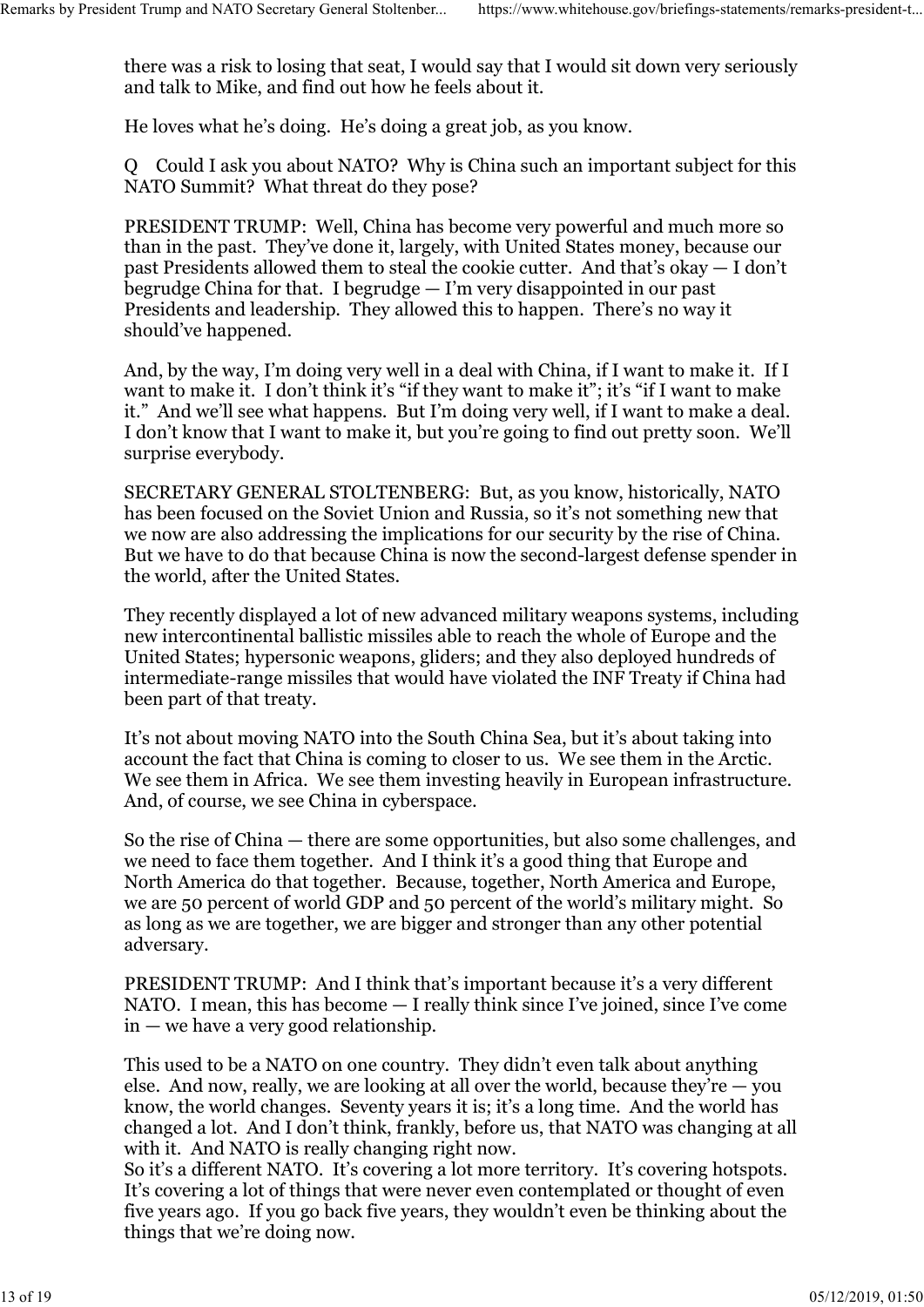So — and I've become a bigger fan of NATO because they've been so flexible. If they weren't flexible, I think I would probably be not so happy. But they are very flexible, and this gentleman is doing a great job. Remarks by President Trump and NATO Secretary General Stoltenber... https://www.whitehouse.gov/briefings-statements/remarks-president-t...<br>So — and I've become a bigger fan of NATO because they've been so flexible. If<br>they

Okay?

Q Are you still — are you still planning to come to Germany?

PRESIDENT TRUMP: I will come to Germany, sure. I love Germany. I love the people of Germany.

Q Mr. President, why has North Korea continued its nuclear program despite your various meetings?

PRESIDENT TRUMP: Well, we'll see. I have confidence in him. I like him. He likes me. We have a good relationship. We'll see. We'll see what happens. He definitely likes sending rockets up, doesn't he? That's why I call him "Rocket Man."

Q Was that helpful do you think — calling him "Rocket Man"?

PRESIDENT TRUMP: But we have a very good — we have a very good relationship and we'll see what happens. It may work out; it may not. But, in the meantime, it's been a long time.

President Obama said it's the number-one problem. And it would've been war; you'd be in a war right now if it weren't for me. If I weren't President, you'd be in a war right now in Asia, and who knows where there that leads. But that brings in  $\frac{1}{2}$  , the contract of the contract of the contract of the contract of the contract of the contract of

Q Mr. President, you've met with —

PRESIDENT TRUMP:  $-$  that brings in a lot of other countries.

Q Mr. President, you've met with Kim Jong Un three times now, and yet he continues to build his nuclear program and test his missiles. So what more will it take?

PRESIDENT TRUMP: Well, you don't know that. Number one, you don't know that. And number two, very importantly, I have met and, in the meantime, we still have peace. We have peace. And at least, speaking for myself, I have a very good personal relationship, and he has with me. I'm possibly the only one he has that kind of relationship with in the world. They call it the "Hermit Kingdom."

I know a lot about his "Hermit Kingdom," but I have a very good relationship. If you would've listened to President Obama, we'd be in a World War Three right now. So we'll see what happens.

Hey, look — we are more powerful, militarily, than we ever have been. And I will tell you, when I took over the United States military, when I became Commanderin-Chief, our military was depleted, our military was in trouble. You know that better than anybody. We had old planes; we had old everything. We didn't have ammunition. Now we have the most powerful military we've ever had and we're by far the most powerful country in the world. And, hopefully, we don't have to use it, but if we do, we'll use it. If we have to, we'll do it.

But, you know, my relationship with Kim Jong Un is really good, but that doesn't mean he won't abide by the agreement we signed. You have to understand. You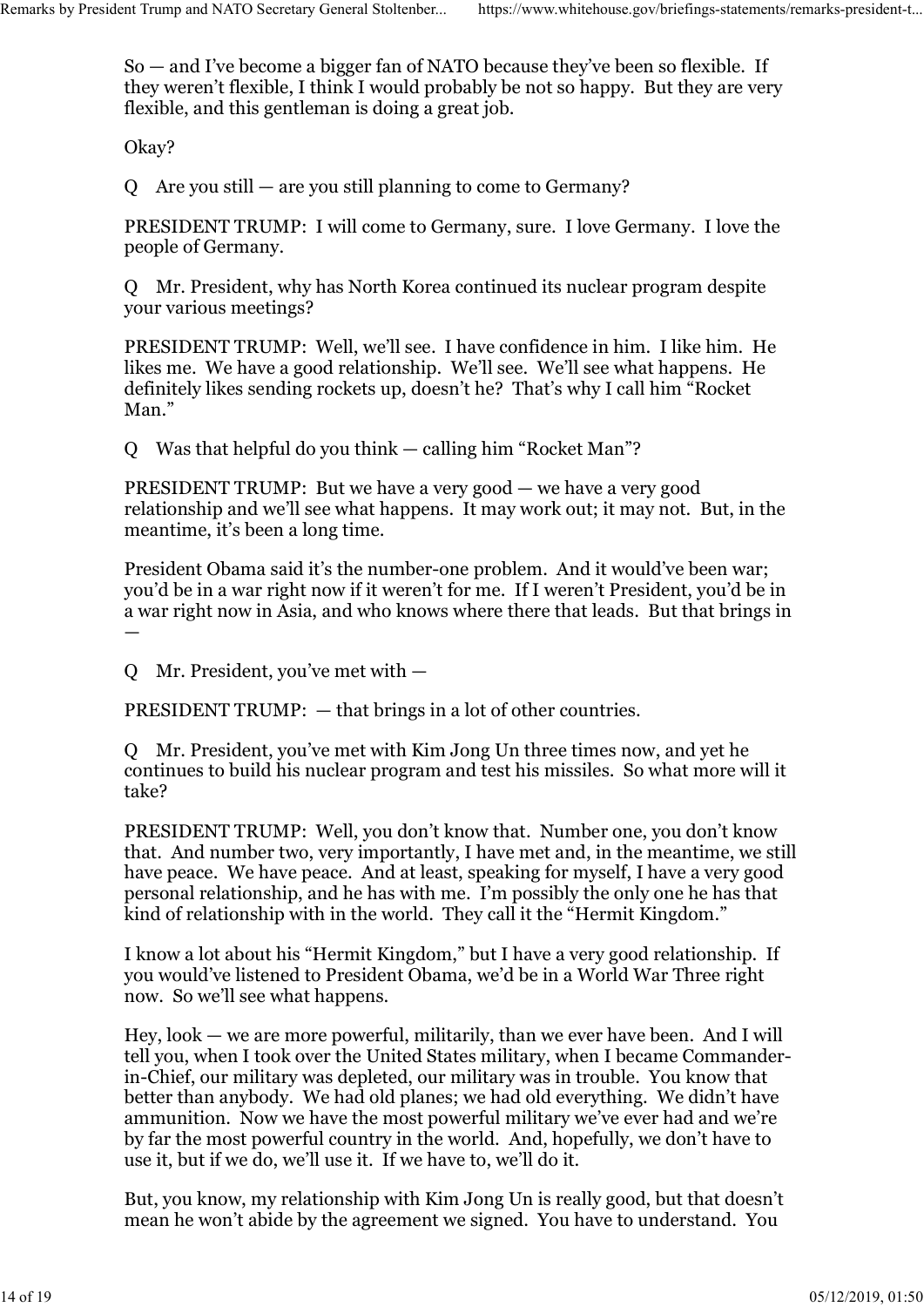have to go and look at the first agreement that we signed. It said he will denuclearize. That's what it said. I hope he lives up to the agreement, but we're going to find out. Remarks by President Trump and NATO Secretary General Stoltenber... https://www.whitehouse.gov/briefings-statements/remarks-president-t...<br>have to go and look at the first agreement that we signed. It said he will<br>denuclea

> Now, in the meantime, we're working with South Korea because it's burden sharing. And we're spending a tremendous amount of money to protect South Korea, and we think that it's fair that they pay substantially more.

Last year, I asked them to pay more and they agreed. And nobody knows this — I'll say it now, I think, for the first time — but they agreed to pay approximately \$500 million a year or more for protection. That's \$500 million. Now we only had a month or two before the budget ended, so they said, "No, no, no." And, you know, they're very good businesspeople; you see how they do on trade. But they agreed to pay almost \$500 million a year more. That got them up to a billion dollars — close to a billion dollars. That's a lot of money. I did that with a number of phone calls and a meeting.

Now, we're negotiating for them to pay more, because the United States is paying a lot of money to protect South Korea and we think it's fair that they pay up and pay more. We have a very good relationship, but we think it's fair that they pay more. I'm not sure if anybody knows. Did you know about the \$500 million that they agreed to pay more?

Q No, sir. Can you tell us more about it? (Inaudible.)

PRESIDENT TRUMP: Yeah. I met with them six, seven months ago — maybe a little bit longer than that. And I said, "You're not paying enough. It's not fair."

They were paying \$500 — they were paying less than \$500 million a year and it costs us billions. And I said, "It's not fair. We do a great job. We have 32,000 soldiers there. It cost us, you know, many times what you're paying. And you have to pay up."

And they said — again, in a very good way, very fine negotiation. And they were very close to being at the end of their budget, and we agreed to \$500 million more, almost — around \$500 million. And that got them up to close to a billion dollars from \$500 million — really less than \$500 million, which has been that number for many, many years — decades. And I got \$500 million more a year.

So, it's \$500 million a year. That's a lot of money. But it's still substantially less than it costs. So now we're in a negotiation for them to pay more. And they can do that because they're a very rich country.

O And is it  $-$ 

PRESIDENT TRUMP: Did — you didn't know about that, did you?

Q No. That's interesting. Do you —

PRESIDENT TRUMP: Good. I wonder if I'll get a good story for that. I don't think so.

Q Do you believe it's in America's —

PRESIDENT TRUMP: I don't get — I don't get good stories.

Q Is it in America's national security interests to continue to have all of those troops in the Korean Peninsula in the region?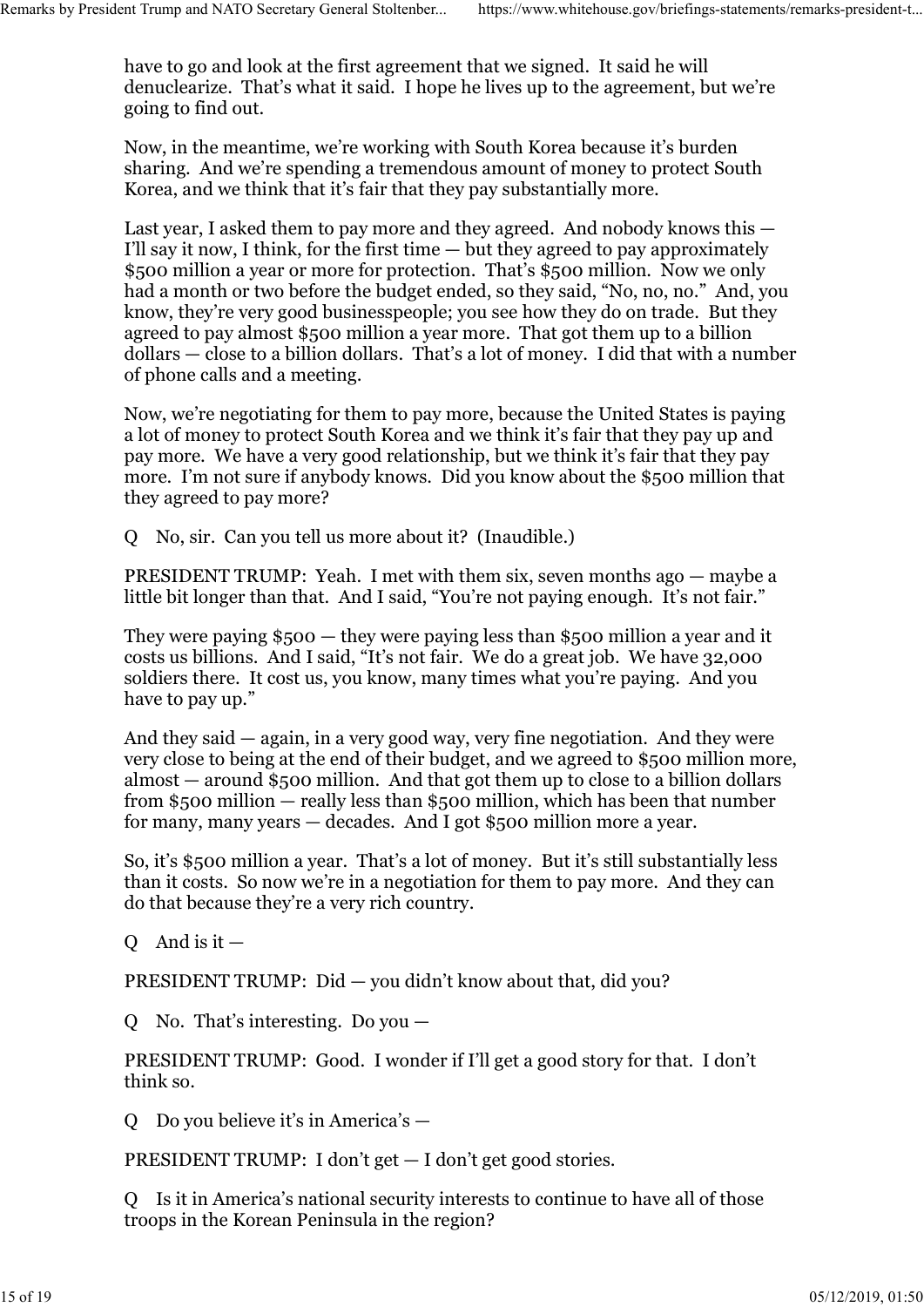PRESIDENT TRUMP: It can be debated. I can go either way. I can make arguments both ways. But I think it's  $-$  I do think this. I think if we're going to do it, I think it's — you know, they should burden share more fairly. It's not fair for the United States to defend many countries — not only that country, but many countries where  $we$  — and they're rich countries. I could tell you there's five other countries that I've had the same conversations with. Remarks by President Trump and NATO Secretary General Stoltenber... https://www.whitehouse.gov/briefings-statements/remarks-president-t...<br>PRESIDENT TRUMP: It can be debated. I can go either way. I can make<br>arguments both

> You know, Saudi Arabia — we moved more troops there. And they're paying us billions of dollars. Okay? You never heard of that before. You've never heard of that in your whole life. We moved troops and we paid nothing. And people took advantage and the world took advantage of us. But we do — we have a good relationship with Saudi Arabia, but they needed help. They were attacked. And, as you saw, we just moved a contingent of troops, and they're paying us billions of dollars and they're happy to do so.

> The problem is nobody ever asked them to do it until I came along. Nobody ever asked. Obama didn't ask. Bush didn't ask. Clinton didn't ask. Nobody asked. In fact, they said to me, "But nobody has ever asked us to do this." I said, "I know, King, but I'm asking."

And they're paying us — they've already sent us billions of dollars. It's already in the bank. So — and that's right. And they're happy to do it. But we never had a President who would ask. And it's not right. So — and we have many other countries that were doing the same thing — wealthy countries.

Now, in some cases, you have countries that need help that don't have money. They're poor and there's tremendous trauma. There's tremendous problems and things going on that shouldn't be going on. And that's a different situation.

But we have wealthy countries — I've asked Japan. I said to Prime Minister Abe a friend of mine, Shinzo. I said, "You have to — you have to help us out here. We're paying a lot of money. You're a wealthy nation. And we're, you know, paying for your military, essentially. You have to help us out." And he's doing he's going to do a lot. They're all going to do a lot. But they were never asked. Now they're being asked.

Q Sir, do think you'll be able to get a China trade deal by the end of the year?

PRESIDENT TRUMP: I think it's a very important point. You understand. I mean, it's a point nobody probably really knows about. I don't talk about it, but this is the first time I've talked about it publicly. But, no, South Korea is paying us almost \$500 million more. And now we're starting a negotiation for millions of dollars.

Q In those recent talks with the King of Saudi Arabia that you just referenced —

PRESIDENT TRUMP: Yeah, very recent.

Q — did you bring up the murder of Jamal Khashoggi, the American?

PRESIDENT TRUMP: Well, we've had that discussion and we've had it many times. And they, you know — I mean, you know their position; you know my position, too. Yeah. It's always  $-$  it's brought up. But, you know, we  $-$  I also brought up  $-$  and I'll bring it up right now  $-$  the fact that Iran is killing perhaps thousands and thousands of people, right now, as we speak. That's why they cut off the Internet. So, they cut off the Internet so people can't see what's going on.

But thousands of people are being killed in Iran right now. And, frankly, I don't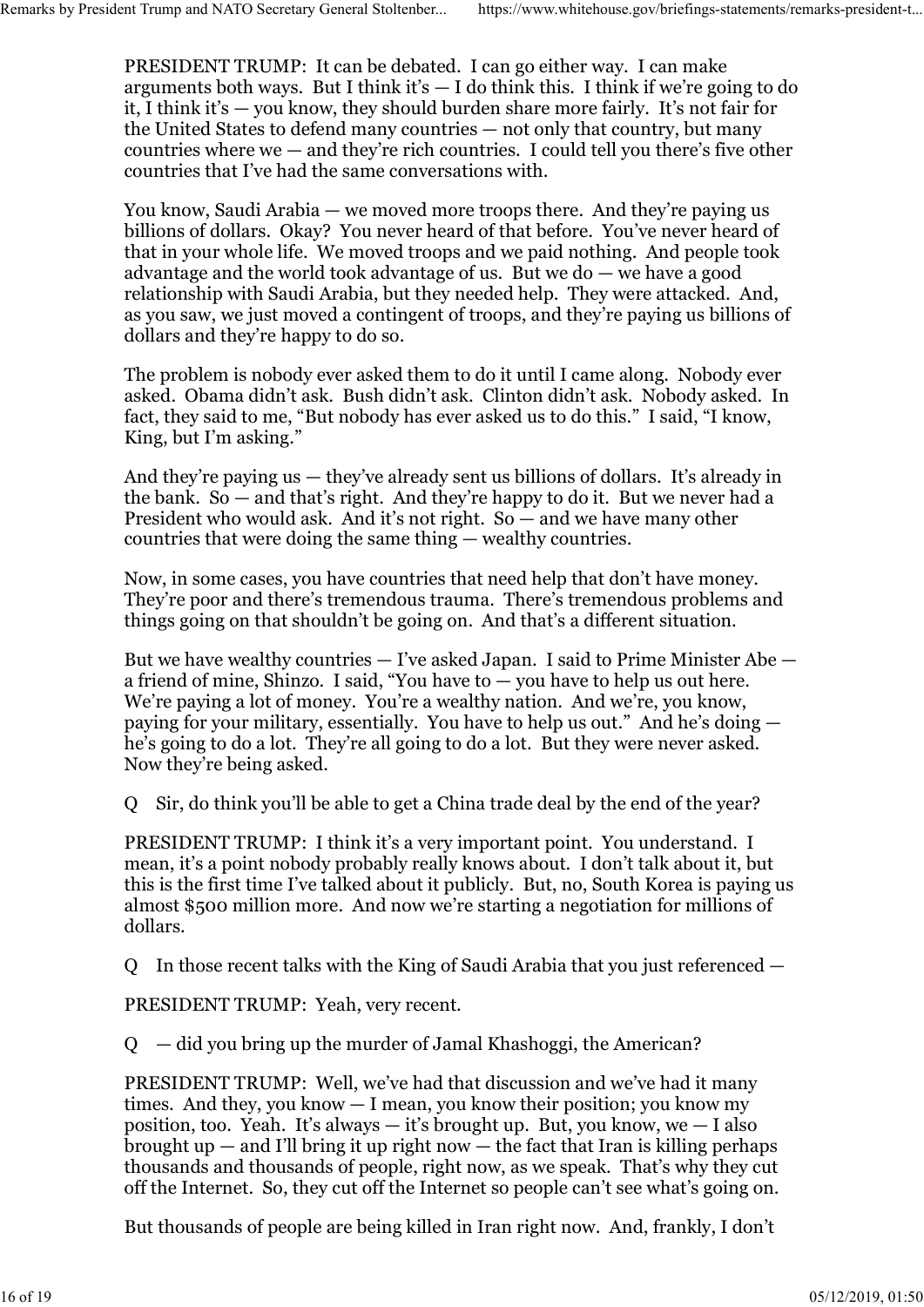know how you get in there; I don't know how you do your business — but the press ought to get in there and see what's going on because the word is that thousands of people are being killed in Iran that are protesting. And you're hearing that, too. Not just  $-$ Remarks by President Trump and NATO Secretary General Stoltenber... https://www.whitehouse.gov/briefings-statements/remarks-president-t...<br>know how you get in there; I don't know how you do your business — but the press<br>ou

Q Mr. President —

PRESIDENT TRUMP: Not just small numbers, which are bad; big numbers, which are really bad, and really big numbers.

Q Mr. President, is there something you want to do about that — about those killings in Iran? Is there anything more that you can do, that the United States can do?

PRESIDENT TRUMP: Well, I'd rather not say right now. But I think it's a terrible thing that I think the world has to be watching. But many people are being killed. You're hearing that, too. Many, many people are being killed in Iran right now for protesting — for the mere fact that they are protesting. It's a terrible thing.

Q Harry Dunn's family is demanding that the U.S. diplomat's wife return to the UK. Will you do that?

PRESIDENT TRUMP: You're talking about the woman who had the accident with the young man on the motorcycle?

Q Yes, sir.

PRESIDENT TRUMP: Well, you know, I had his parents up, and they're lovely people. And I've spoken to the woman, who works for government, who has diplomatic immunity. And we're trying to work something out.

Q Mr. President, on the China trade deal, sir? Do you think you'll be able to get it by the end of the year? Is that your goal?

PRESIDENT TRUMP: Let me tell you, the China trade deal is dependent on one thing: Do I want to make it? Because we're doing very well with China right now and we can do even better with the flick of a pen. And China is paying for it. And China has their worst year, by far, that they've had in 57 years. So, we'll see what happens. But we're doing very well, right now. And I gave the farmers, as you know, \$28 billion and had a lot left over.

Because the farmers were targeted by China. I gave them \$28 billion over a twoyear period, and that got them whole. That was everything that China took out. I gave them from the tariffs that China paid us, and I had billions left over — many billions left over.

Q So you don't really have a deadline?

PRESIDENT TRUMP: I have no deadline. No.

Q Mr. President, are you concerned about the —

PRESIDENT TRUMP: In some ways, I think it's better to wait until after the election, you want to know the truth. I think, in some ways, it's better to wait until after the election with China.

Q But why? Why is that, sir?

PRESIDENT TRUMP: But  $I - I'm$  not going to say that. I just think that. I'll just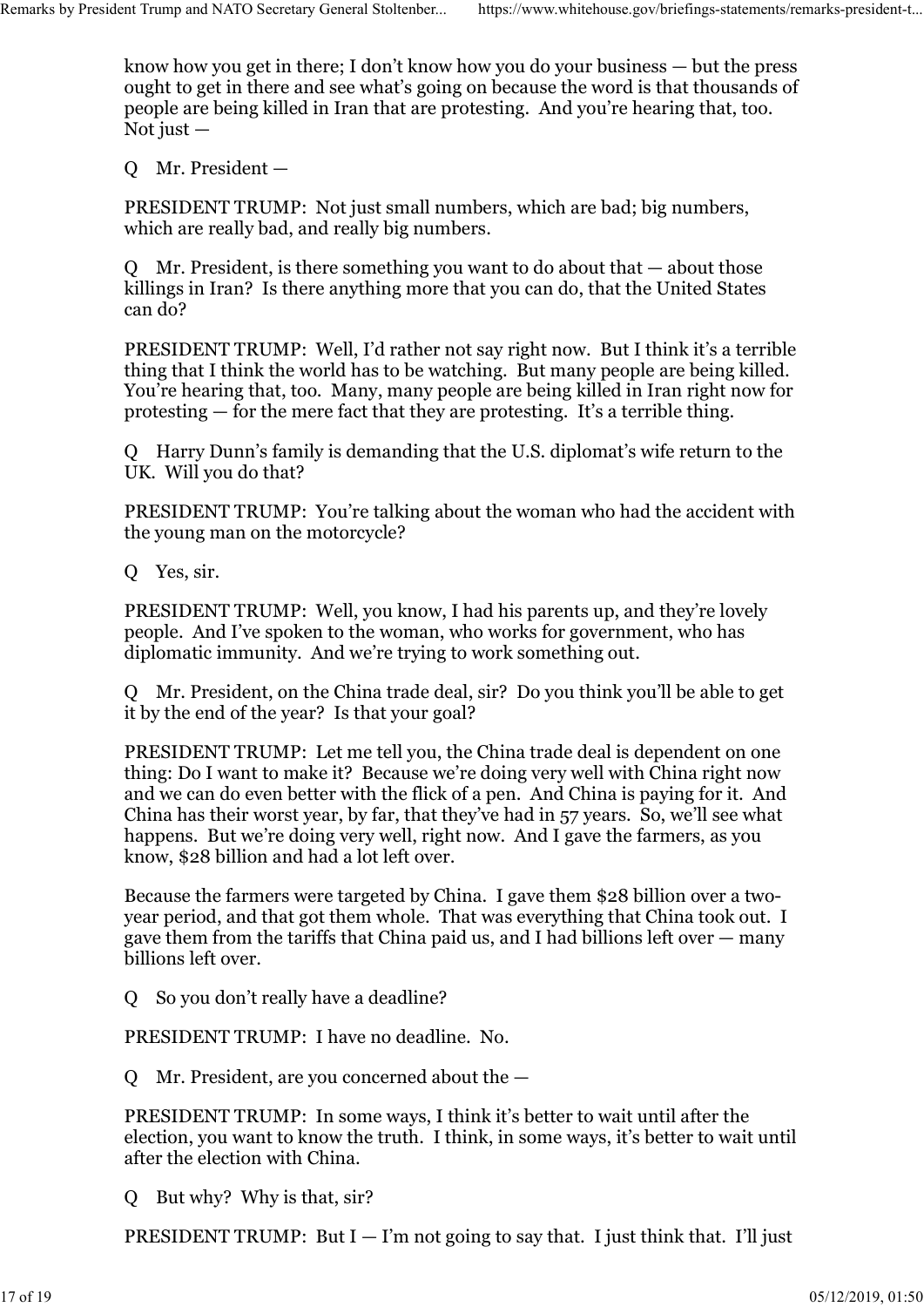tell you: In some ways, I like the idea of waiting until after the election for the China deal. But they want to make a deal now. And we'll see whether or not the deal is going to be right. It's got to be right. Remarks by President Trump and NATO Secretary General Stoltenber... https://www.whitehouse.gov/briefings-statements/remarks-president-t...<br>tell you: In some ways, I like the idea of waiting until after the election for the

> Look, China has been ripping off the United States for many, many years. Again, because of leadership, or lack of leadership, or it wasn't their thing. It's like I told you about the military and the kind of money we're taking in. And, you know, every one of these countries — these are rich countries I'm talking to. They would always say, "But nobody has ever asked us to do that." Like, "Therefore, why should we do it now?"

I said, "Well, they haven't because they were foolish, but I am." And that's where we are. And that's why — with Saudi Arabia, with South Korea, with so many other countries — they're paying a lot of money to the United States that they weren't paying. And they will be paying a lot more.

Q Mr. President, do you think that Jeremy Corbyn needs to —

PRESIDENT TRUMP: That's a big story. Right? That's a big story, you.

Q A lot of big stories.

PRESIDENT TRUMP: I don't know — I don't how you can make that a bad one. But you'll figure a way, right?

Q Do you think that Jeremy Corbyn needs to do more to denounce anti-Semitism?

PRESIDENT TRUMP: I know nothing about the gentleman, really — Jeremy Corbyn. Know nothing about him.

Q Do you have a comment on Prince Andrew stepping —

Q Mr. President, do you think that NATO should strengthen the dialogue with Russia? French President Emmanuel Macron is asking to talk more to Russia. Do you support him?

PRESIDENT TRUMP: I think NATO should always be in dialogue with Russia. I think you can have a very good relationship with Russia. I don't think that there is any problem at all with the Secretary General speaking with Russia. I think it's a very important thing to do.

SECRETARY GENERAL STOLTENBERG: And, actually, we are talking to Russia because I strongly also, as the President, believe in the importance of having dialogue with Russia. Russia is our biggest neighbor and Russia is here to stay, and we will strive for a better relationship with Russia. But we do that based on what we call the dual-track approach by NATO. We have to be strong and we have to provide a credible deterrence and defense, combined with dialogue.

So, for us, it is deterrence, defense, and dialogue, and that's exactly what we are doing, especially when it comes to arms control. We need to avoid a new arms race. We need to avoid a new Cold War. A new arms race is dangerous. It is expensive. And therefore, we also very much that Russia has violated the INF Treaty, which banned all of the intermediate-range missiles in Europe.

The good thing is that NATO was able to respond in a unified way. We all agreed that Russia was in violation. We all supported the U.S. decision, because a treaty will not work if it's only respected by one side.